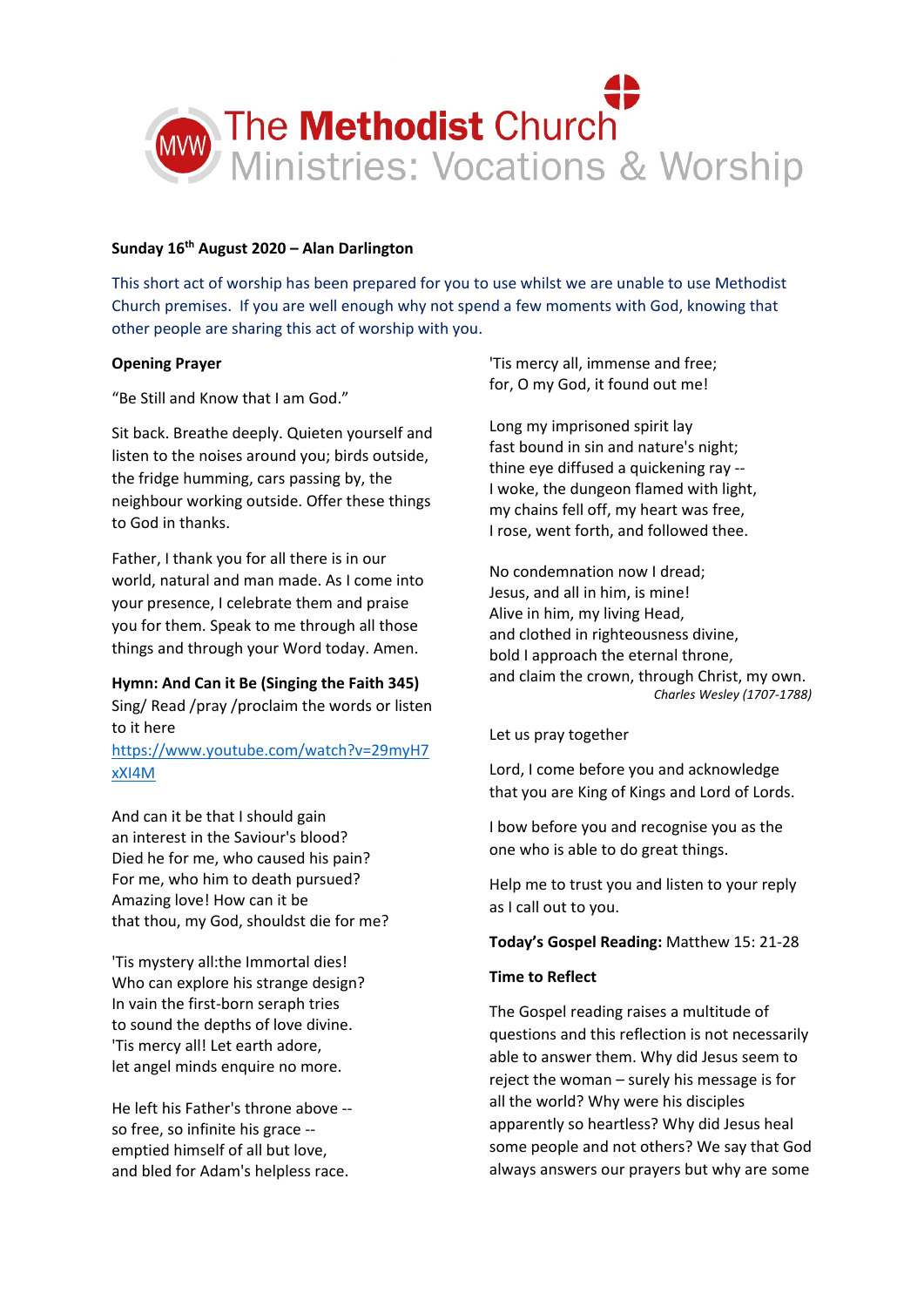prayers for healing answered with a 'no'? That last one is surely more pertinent now than ever.

I admit that I don't know the answer to those. However, the reaction of the woman shows us ways that we can respond when faced with hard questions and difficult situations.

Firstly, in the midst of her trouble and desperation, she recognised who Jesus was and that she should turn to him. She recognised him as someone special, as the one with the power to help her.

Secondly, she reacted with boldness. She was not put off by approaching a stranger, by approaching a man or by approaching a foreigner – none of which would have been easy for a woman of her time to do. Her boldness continued as she pressed the matter and argued her case. She was not put off by Jesus's silence or the disciples' irritation.

Finally, she approached with faith – and that is her claim to fame. She argued her case. Her boldness and her faith go hand-in-hand. Her request was not a "well, Lord, if you might, possibly …" She trusted that Jesus was the one to help her and wouldn't take no for an answer.

Are we like that woman? When we approach Jesus, do we truly recognise who he is – the Lord of Lords but the Saviour who can meet our deepest needs?

Do we approach with faith, clearly asking, or do we provide God with get-out clauses: "Please heal my friend – or at least make him not quite as bad?"

## Do we approach with boldness?

And, when we don't get the answer we want, does our faith allow us to answer back? God's back is strong enough to take it if we shout and rail back at him – as long as our faith then allows us to respond to his answer.

#### **A time of prayer**

Re-read the last verse of the hymn. Take a time to sit quietly

"Bold I approach the eternal throne …" I approach your throne for the people I know personally that need a special touch from you. I picture them as I place them into your loving hands.

I approach your throne for the people who are shouting out with questions and despair and don't know where to turn. Be their comfort Lord.

I approach your throne for those far from me and give to you their needs, knowing that I can trust you to respond.

**The Lord's Prayer** *Our Father ……*

**Hymn: Faithful One (Singing the Faith 628)** Sing or listen to it here [https://www.youtube.com/watch?v=7PjSO5Ih](https://www.youtube.com/watch?v=7PjSO5Ihl0M) [l0M](https://www.youtube.com/watch?v=7PjSO5Ihl0M)

Faithful One, so unchanging, Ageless One, you're my rock of peace. Lord of all I depend on you, I call out to you again and again. I call out to you again and again. You are my rock in times of trouble. You lift me up when I fall down. All through the storm your love is the anchor, my hope is in you alone. *Brian Doerksen (b. 1965)*

## **A prayer of blessing**

In the joys, may I celebrate with you Lord. In the troubles, may I shout out to you with boldness and listen to you in faith. And in the everyday, may I journey on with you.

Original Materials by Alan Darlington

Hymns reproduced under CCLi 1144191.

Local Churches please insert CCCLi No here

## **Matthew 15: 21-28**

Jesus left that place and went away to the district of Tyre and Sidon. Just then a